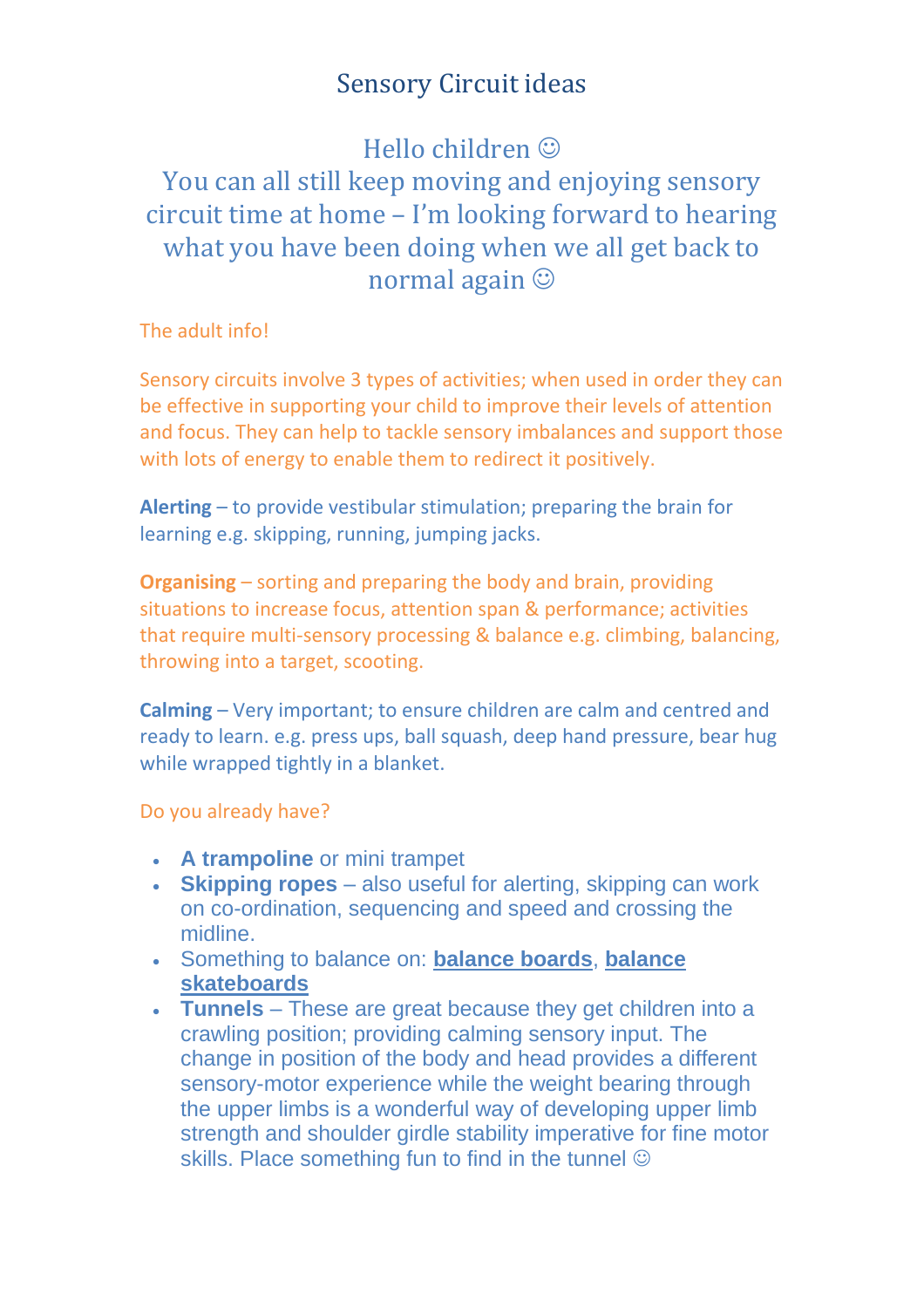- A variety of **[bean bags](https://www.educanda.co.za/search/all/bean%20bags)**, **[balls](https://www.educanda.co.za/search/all/balls)**, **[cones](https://www.educanda.co.za/search/all/cones)** and **[hoops](https://www.educanda.co.za/search/all/hoops)** to turn activities into obstacle course games which develop hand-eye coordination and midline crossing
- You might also have at home some of the following:
- [Scooter boards](https://www.educanda.co.za/item/scooter_board_with_handles)
- [Targets](https://www.educanda.co.za/item/bullseyebeanbags)
- [Ribbons](https://www.educanda.co.za/search/all/ribbons)
- [Stilts](https://www.educanda.co.za/search/all/stilts)
- [Foldable hurdles](https://www.educanda.co.za/item/foldable_hurdles_set_x5)
- [Soft ball bounce](https://www.educanda.co.za/item/soft_ball_bounce) games

### **Fitting your circuit into your day**

Ideally the circuit should be done first thing in the morning before the your home school day starts. There are significant benefits from running it a second time later in the day as well. It has been suggested that children ages 3-9 need a break every 15 minutes. Also children younger than 3 can really not be expected to focus for much longer than 5-10 minutes, and some much less than that.

Realistically this may not always be the case. So if you can at least get a break in every 1-2 hours, that is ideal. Breaks can last anywhere from 10-15 minutes.

Don't forget to add yourself in here as well  $\odot$ 

Here are some extra ideas to try:

- Jumping Jacks
- Jumping on [a mini trampoline](http://www.amazon.com/Pure-Fitness-48-Inch-Mini-Trampoline/dp/B00KE233BC/ref=as_li_bk_tl/?tag=lemolimeadve-20&linkId=0d3b0c6f82737ae6ed3eb233aa3abb1f&linkCode=ktl) or [large outdoor trampoline](http://www.amazon.com/Upper-Trampoline-Enclosure-equipped-ASSEMBLE/dp/B009XEBSSC/ref=as_li_bk_tl/?tag=lemolimeadve-20&linkId=ddcbc146f22fcf57ed3ff7093aa034e3&linkCode=ktl)
- [Heavy work activities](http://goldenreflectionsblog.com/heavy-work-ideas-for-kids.html) (filling a back pack/ruck sack and be your own house postboy/girl for the day! make up fun parcels to wrap and deliver to the people you live; help move and rearrange the table/chairs in the kitchen or lounge and set up a home school for your teddies and toys! any task that involves lifting and carrying)
- [Crawling through tunnels](http://goldenreflectionsblog.com/sensory-processing-play-tunnel-play-encourage-crawling.html) or under objects
- Wall or [chair pushes](http://www.amazon.com/CAP-Barbell-Pair-Push-Bars/dp/B002OEQ50Y/ref=as_li_bk_tl/?tag=lemolimeadve-20&linkId=cce1bb859ebcf9710936349ca58093d3&linkCode=ktl) (push against the wall with both hands, bend elbows and straighten again 10 x)
- [Animal Crawls](https://lemonlimeadventures.com/animal-walks-sensory-diet/) (can you crawl like a bear? crab? frogs? seals? make it fun collect a bean bag at the end of the room and bring back again swap bean bag and repeat – aim by throwing it in a basket for to score points!))